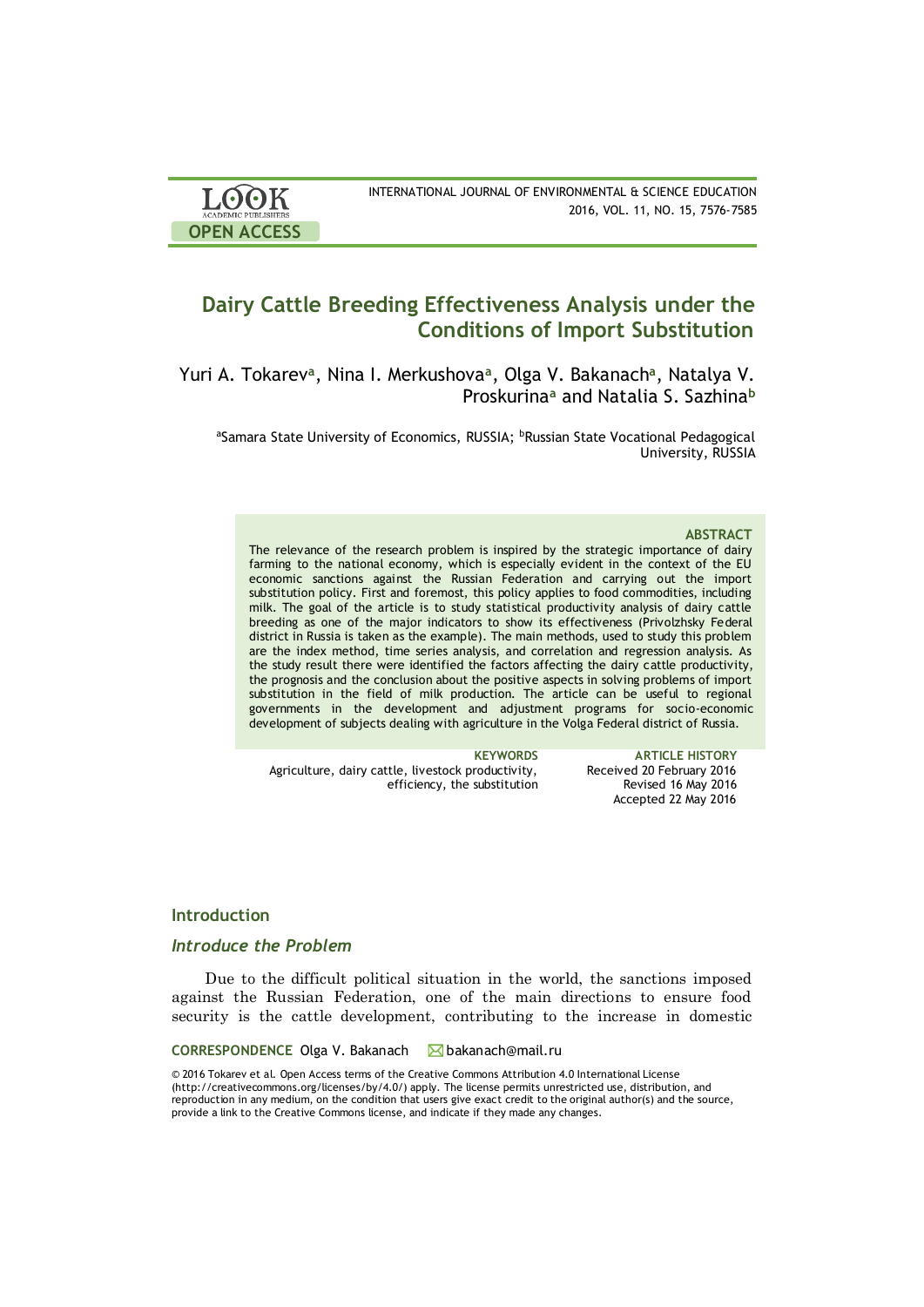products production. It is the strategic importance of dairy farming to the national economy is led to the topic relevance for this study.

Currently, food security is a situation in which every citizen is guaranteed physical and economic availability to buy sufficient quantities of quality, nutritious and safe health food.

To provide the population with adequate quality food is able only one of the most important sectors of agriculture – cattle breeding. It provides consumer goods industry and food processing with necessary raw material for the production food and consumer goods, and population is made provision with natural high protein diet foods. At all times, agriculture was a key sector of the economy. It is now.

Currently in our country there are programs to develop the main types of agricultural products and milk in particular. All measures are aimed not only to maintain financial sustainability of agricultural production, but also to improve the competitiveness of Russian products on the domestic and foreign markets, the agriculture modernization. In addition, the government sets the task to improve the rural resident's life quality, because agriculture is not only economic sector but also the habitat for a large part of the population and their work place.

One among such programs is the State target subprogram, "Milk and dairy products production Development for 2015 - 2020", is developed in accordance with the Russian Federation President's instructions and due to the initiative of the Milk Producers National Union. Its aim is the highest possible approximation to the values of the target indicators in Food Security Doctrine of the Russian Federation in the sphere of dairy farming production, as well as ensuring integrated and balanced dairy industry development and improving the milk production and processing efficiency.

Cattle breeding industry is specific. Compared to the crop it is less dependent on weather conditions, due to which it has less seasonality and allows to use resources a more evenly and efficiently . This also contributes to technical progress: automate feeding, milking, cleaning animal waste. Importantly, the cattle productivity largely depends on the personnel qualification, animal housing conditions and proper feeding. Thus, the livestock products are a result of two processes: the natural animal life and the production process.

#### **Literature review**

Dairy cattle traditionally occupies a central place in agricultural science. However, the statistical evaluation issues of the industry were considered by a limited number of scientists.

We can highlight the work of such researchers as E.S. Rybakova (2005) and L.V. Ruchinskaya (2013). In their dissertations they gave a complex statistical evaluation of major livestock products production and also carried out a detailed analysis on milk and dairy products market in the Russian Federation.

In particular, the authors describe in detail the statistics for the major milk countries producer, identify the advantages and disadvantages of domestic dairy cattle breeding compared to the US, make the main indicators forecast in animal husbandry.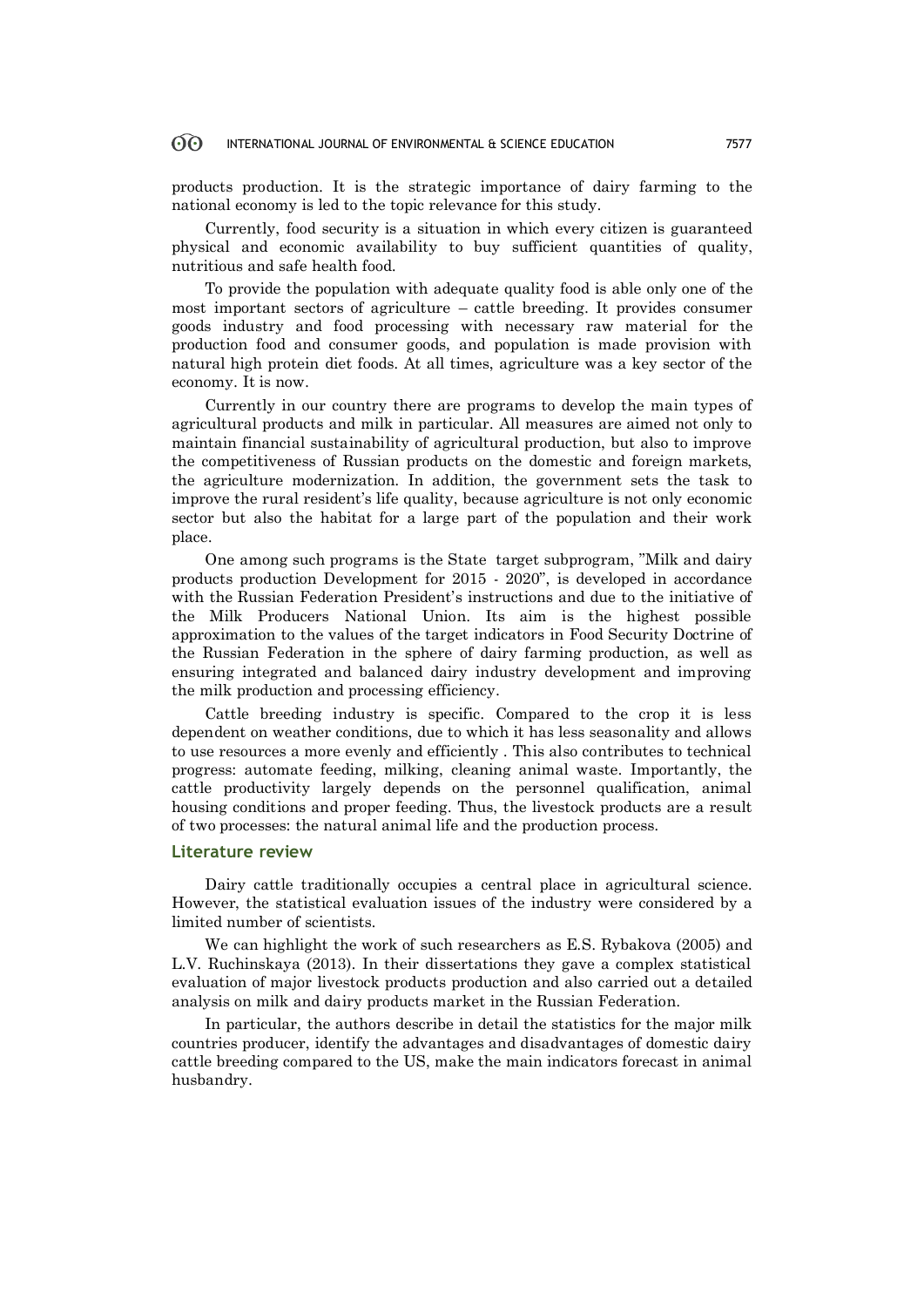I.V. Bezlepkina et al., (2005) developed an econometric model of specialized dairy farms in the Moscow region. The model is used to analyze the role of subsidies to agricultural producers in the profit distribution.

A number of authors have conducted studies on prices and cost of livestock products (Ollinger, 2011). In the writings of these scholars we can mention such statistical and mathematical methods, the analysis of asymmetry, factor analysis model, eliminating errors and others.

Features of dairy cattle breeding in the Russian Federation and prospects of its development from the point of view as import substitution is discussed by P.D. Kosinski & A.G. Chuprakov (2014), L.A. Kormushkina & N.N. Semenova (2015), Guskova, Salimova, & Krakovskaya (2015) and others. The main aim of these studies was the dependence analysis of the Russian Federation on staple foods (including dairy) from imports, ensuring country food security in terms of the European Union sanctions.

Problems in statistical analysis of agricultural markets are dedicated in many domestic and foreign scientists-economists work. In our opinion, there is a certain lack of studies on complex statistical description of the state dairy cattle breeding in the Russian Federation. Our study aims to fill this gap partially.

Such research can be developed in two aspects: 1) to examine selected conditional indicators in the dairy cattle breeding sphere; 2) to examine the industry position in some Federal districts and regions of Russia. If the first aspect is researched and developed by many scientists, than the second aspect has extremely small research base. Perhaps it was not absolutely necessary. However, introducing the import substitution policy in the Russian Federation, the question, if some areas are ready to provide the population with its own agricultural products, rises.

The scientific works analysis allowed us to conclude that, despite the high development of themes in modern economic literature, insufficient attention is paid to the problems of complex statistical analysis on the milk and dairy products at Russian market that determined the nature of our study.

# *Aim of the study/stating the purpose*

The purpose of this study is a complex statistical study on dairy cattle productivity.

Based on the goal the following objectives were set up:

1. To characterize the object of the study;

2. To establish the effective factor indicators system for the study;

3. To analyze the structure of gross production and its dynamics;

4. To conduct correlation and regression analysis of cows productivity;

5. To perform a multivariate analysis of constituent entities in the Volga Federal district in conditions affecting productivity.

The object of the study includes the 14 regions of the Volga Federal district in Russia as a combination of milk producers in all farms categories.

The subject of research is a quantitative characterization of the dairy cattle performance indicators.

### **Materials and Methods**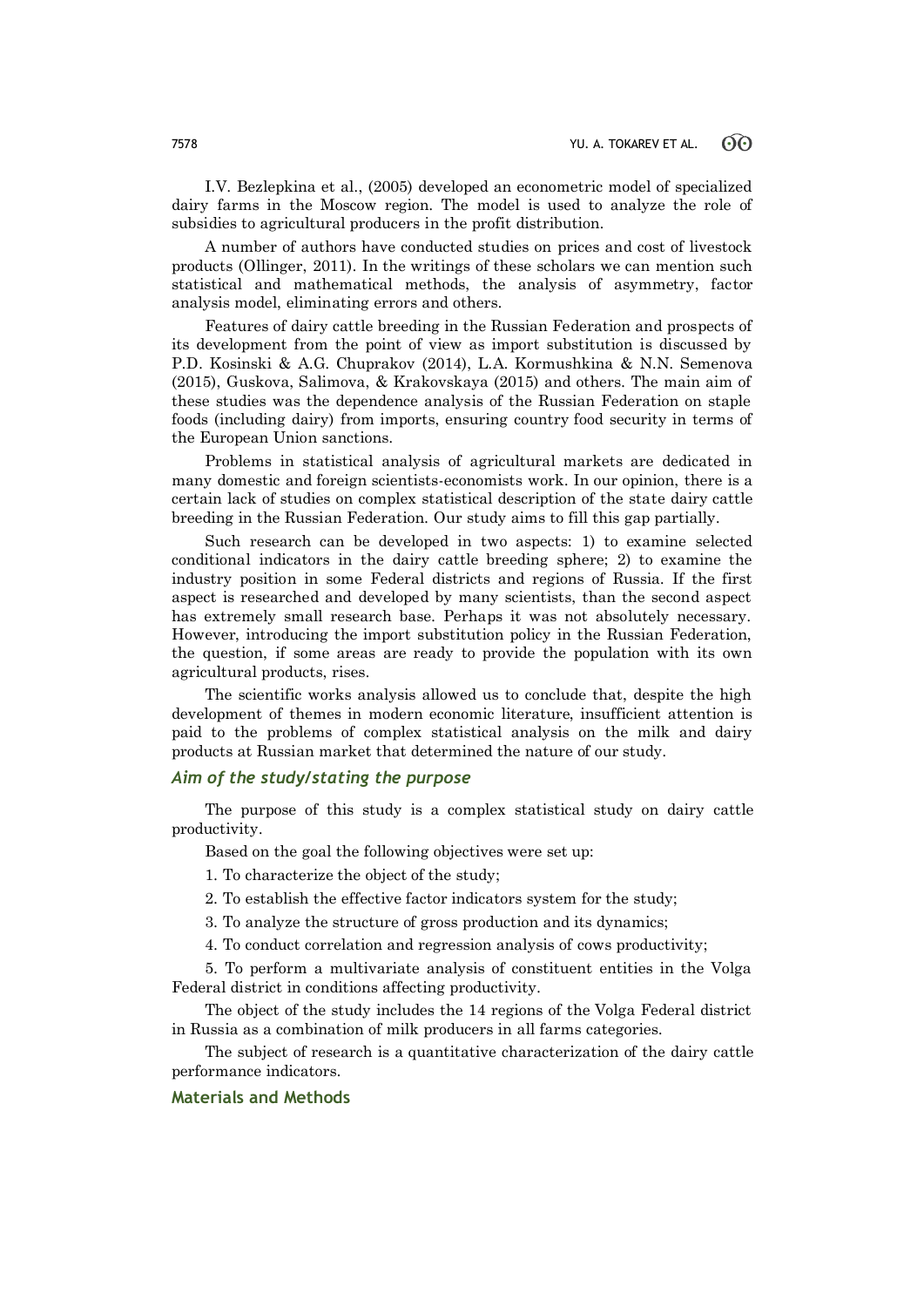#### *Research methods*

The methodological framework of the study combines the methods of comparative, dynamic, correlation and regression, index analysis, nonparametric, graphical, tabular, and other scientific methods.

Analysis of the dynamics and dairy cattle indicators structure was conducted using the index method, Ryabtsev's index, and methods of time series analysis.

The dependence of the gross milk yield (GY) from the number of cows (N) and their productivity, i.e. milk yield from one cow  $(Y)$  can be represented in the form of multiplicative models:

 $GY = Y * N$ .

Index-number of these factors is in the same dependency:

 $IGY = IG * IN$ 

Conventional signs:  $IGY -$  the index of the gross milk yield;  $IG -$  index productivity; IN – the index of the livestock.

Absolute change in gross milk yield by factors of growth of productivity and the number of livestock was calculated by the method of relative differences.

Absolute change in milk yield due to changes in the number of cows:

 $\Delta$ GY (N) = GY0 \* (IN – 1).

Absolute change in gross milk yield due to changes in milk yield from one cow (productivity):

 $\Delta$ GY (Y) = GY0 \* IN \* (IY – 1).

Thus, the total change is calculated as the sum of the influence between two indicators:

 $\Delta$ GY =  $\Delta$ GY (N) +  $\Delta$ GY (Y).

Study of factors affecting the cow's productivity was conducted using correlation and regression analysis, building regression models.

Multivariate group of Volga Federal district regions by the integrated assessment of livestock productivity is performed by a nonparametric method "Pattern".

### *The experimental base of the research*

The study is based on official statistical data. Source: unified interdepartmental statistical information system, Federal state statistics service (Rosstat), the Ministry of agriculture of the Russian Federation, the national Union of milk producers. The work was also used computer technology, in particular, the software package Statistica 10.0.

The information required is contained in such regulatory documents of the Federal level as the "State program of agriculture development and regulation of agricultural products markets, raw materials and food for 2013-2020", the State target program "Development of milk and dairy products production for 2015 - 2020".

To the researched population includes the enterprises and private farms of the population, belonging to the following groups of Russian Classification of Economic Activities (RCEA):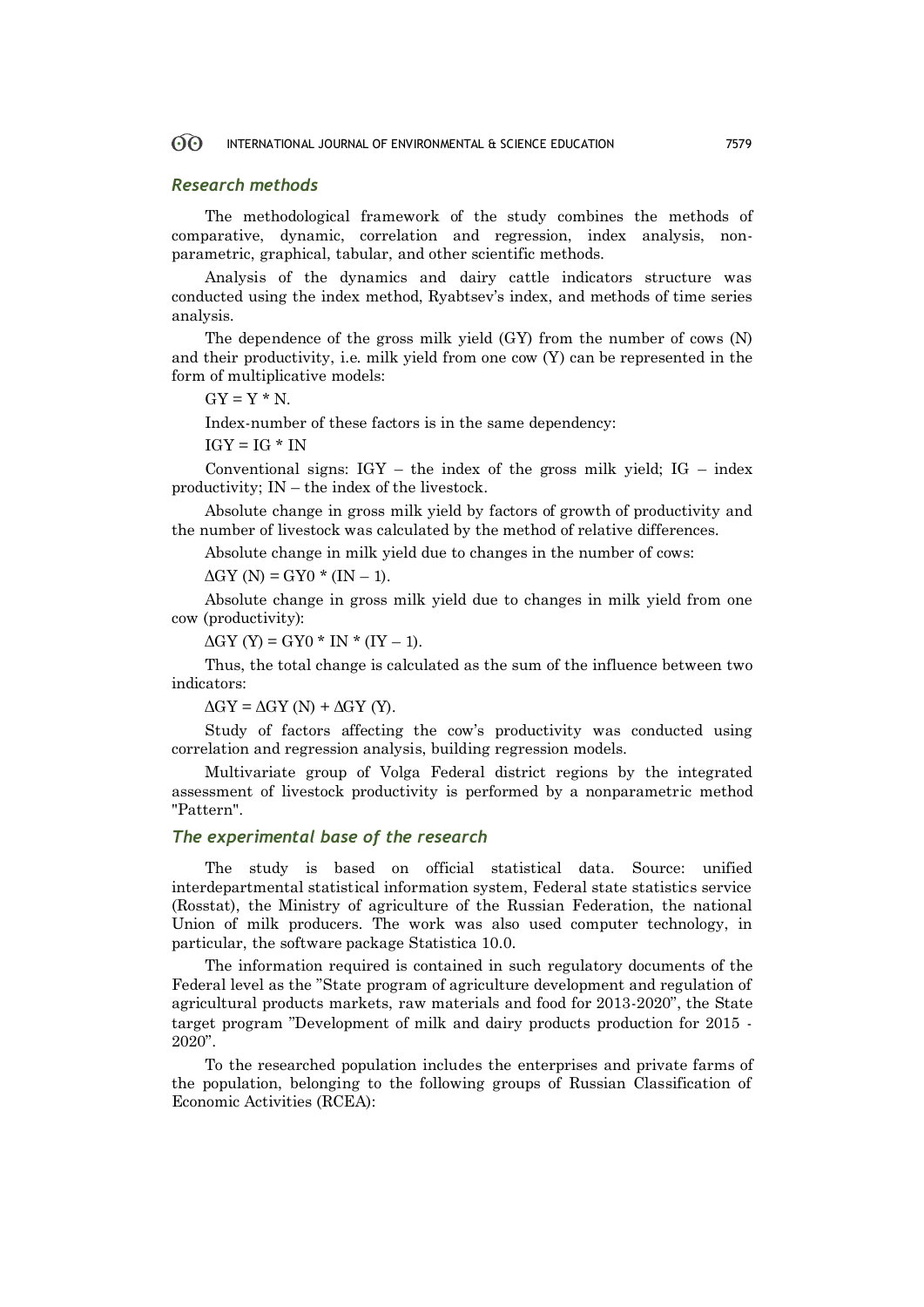"Section A. Agriculture, forestry, hunting, fisheries. Code 01.41 Dairy cattle rising, raw milk production".

This group includes:

-cultivation and breeding of dairy cattle;

- pedigree dairy cattle breeding;

- raw cow and raw milk production of other cattle (buffaloes, yaks).

More detailed coding of economic units: "01.41.1 Breeding dairy cattle; 01.41.11 Breeding dairy cattle, except for breeding; 01.41.12 Breeding dairy cattle; 01.41.2 Raw cow milk and raw milk Production; 01.41.29 Raw milk Production of other cattle ( buffaloes, yaks)".

# *The stages of the research*

At the first phase of research, there were formulated its main goals and objectives, identified the object and subject of the research, the analysis methods.

At the second stage the study object characteristic there was formulated a system of indicators for statistical analysis.

At the third stage the analysis of the indicators, characterizing the state of dairy cattle breeding, was made, tendencies, changes regularities in the industry and factors influencing the change in the effective index were identified.

The last stage was done in the interpretation of the results and identifies areas of promising research in this area.

### **Results**

Volga Federal district is one of the leading in the country in terms of industrial development. At the same time, it is also one of the main agricultural regions in the country. In the district concentrated the largest share in the number of cows was 26%.

Within the Volga Federal district in proportion of the cow's number is leading the Republic of Bashkortostan and Tatarstan, the Orenburg and Saratov region that accounted for more than half of the total number of cows (57%).

Specific indicator in the statistics of livestock breeding is the cow's number per 100 hectare of cultivated area. It allows taking into account the territorial dimensions of the subjects. The highest density in 2014 was in the Chuvash Republic – 17 cows per 100 hectare of cultivated area. The values close to the largest, also observed in the republics of Bashkortostan and Mari El Republic - 14 cows. The lowest density observed in the Samara region – about 5 cows. The calculated coefficient of variation for this indicator stood at 39.6%, which indicates the uneven distribution of livestock by regions of the Volga Federal district.

Volga Federal district ranks first not only in cows but also in terms of gross milk yield (about 30% of whole milk production in the country). If in 2005 the largest share of milk production accounted for private farms of the population and accounted for 54%, in 2014 the share of this category of producers has decreased; at the same time increased the proportion of milk production in agricultural organizations. It became dominant in the structure - 49% (table 1).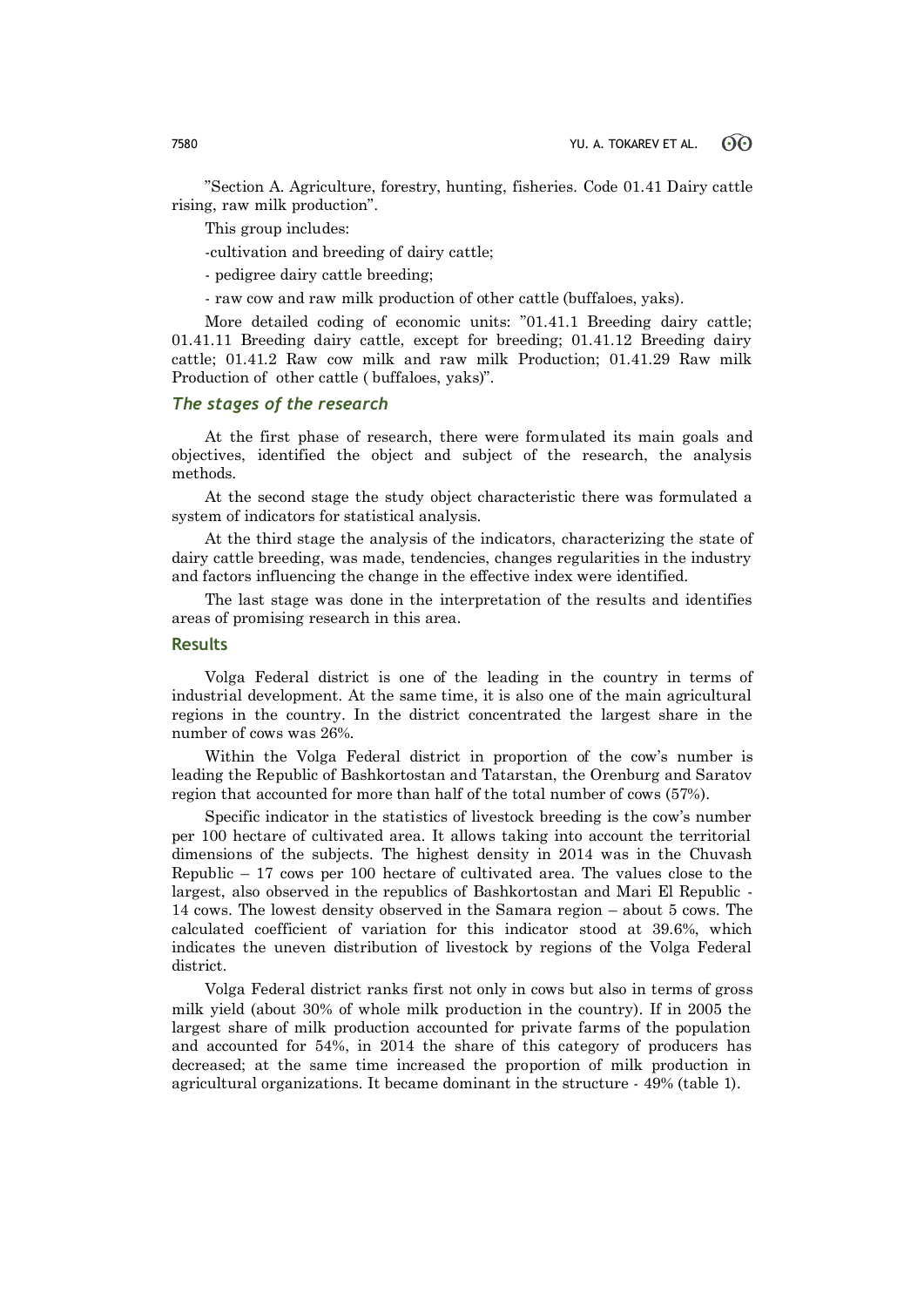| Farms                        |          | Share of milk production % | Share Change           |         |
|------------------------------|----------|----------------------------|------------------------|---------|
| Categories                   | 2005 год | 2014 год                   | percentage<br>points % | %       |
| Agricultural<br>organization | 42,4     | 48,5                       | 6,1                    | 14,3    |
| <b>Households</b>            | 54,2     | 45,2                       | $-8,9$                 | $-16,4$ |
| Peasant farm<br>enterprise   | 3,4      | 6,2                        | 2,8                    | 82,7    |
| Total                        | 100,0    | 100,0                      |                        |         |
|                              |          |                            |                        |         |

**Table 1.** Dynamics of milk production structure in the Volga Federal district by types of farms in 2005 and 2014.

Source: Regions of Russia. Socio-economic indicators (2015)

Share in total milk production of farms is minimal, while in 2014 it increased by 83% (compared to 2005).

Within the district there are marked as identical and significant differences in the structure of milk production by types of farms. For example, in the Kirov region almost all the milk produced by agricultural enterprises (about 90%). The major share of milk production in the Saratov region provides households (78%).

The study showed that over the study period for the Federal circuit, as in the whole of Russia, marked decrease in total milk yield. Dynamics within the Volga Federal district have been mixed. Only three regions of the district provided a positive increase in milk production: Republic of Tatarstan, the Udmurt Republic and the Orenburg region. In other subjects of the Russian Federation recorded a decrease in gross yield. The most significant decrease in absolute terms in the Republic of Bashkortostan is more than 300 thousand tons. In relative terms, the largest decline in milk production in the Penza region – more than 30 %.

The gross milk yield depends on the number of cows and their productivity. It should be borne in mind that the calculations for the individual data of each subject and summary data for the Federal circuit in General give different results, so we used the two-factor and three-factor multiplicative and additive index models.

The calculation results showed that, in General, in the Volga Federal district the gross milk yield decreased in the reporting year by 5.1% or 508, 8 thousand tons (table 2).

| Region                       | Indices, %       |           |                     | Absolute increase of the gross<br>yield, thousand tons |                             |          |
|------------------------------|------------------|-----------|---------------------|--------------------------------------------------------|-----------------------------|----------|
|                              | Productivi<br>ty | Livestock | Gross<br>milk yield | Due to the influence of                                |                             | Total    |
|                              |                  |           |                     | Changes in<br>productivity                             | Chang<br>es in<br>livestock |          |
| Republic of<br>Bashkortostan | 131,0            | 65,0      | 85,1                | 419,4                                                  | $-729.8$                    | $-310.4$ |

**Table 2.** Factor analysis of the gross milk yield in the regions of the Volga Federal district for the period 2005-2014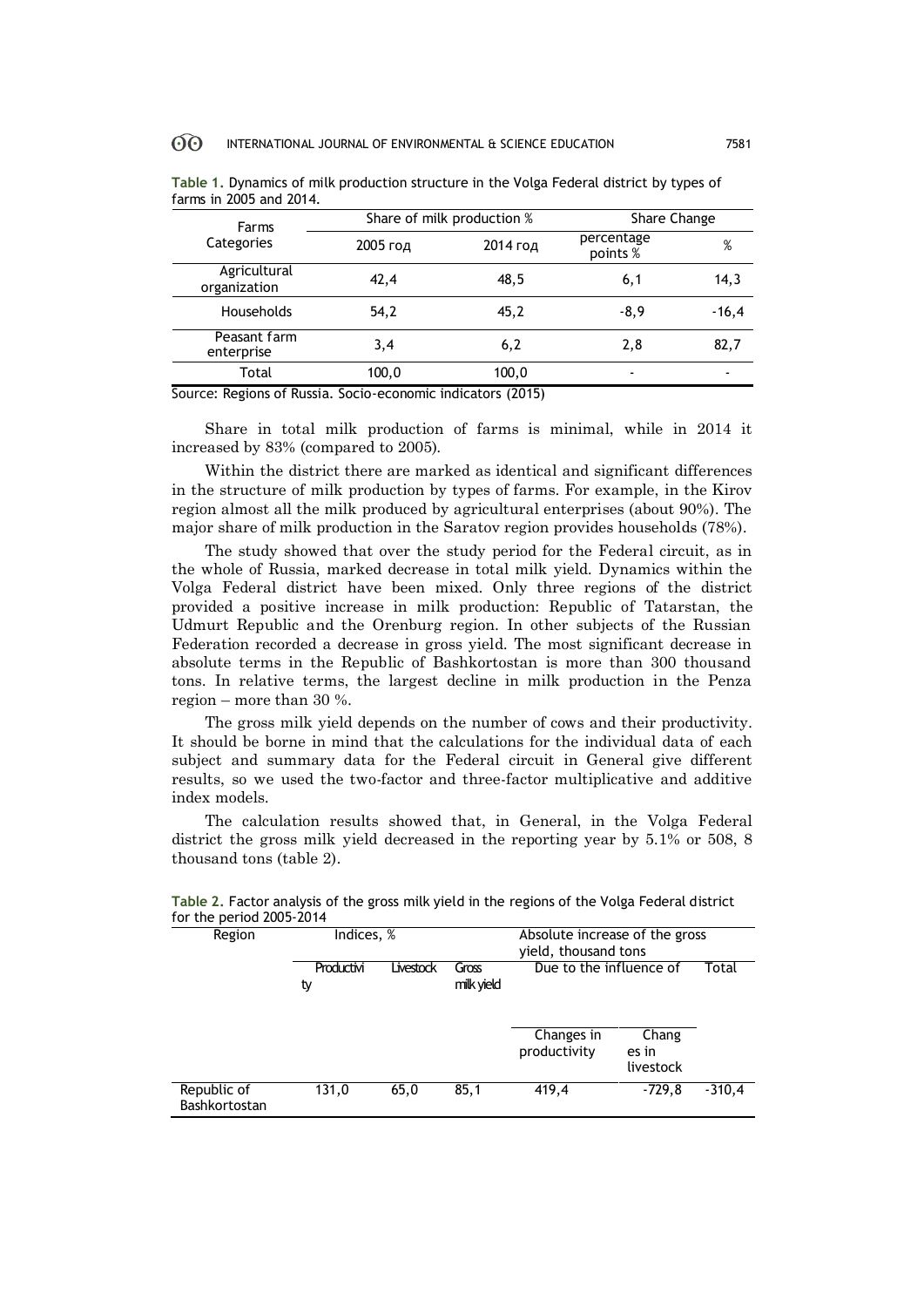| The Republic of<br>Mari El   | 137,9              | 56,5 | 77,9  | 53,8   | $-109,5$  | $-55,7$  |
|------------------------------|--------------------|------|-------|--------|-----------|----------|
| The Republic of<br>Mordovia  | 156,3              | 63,6 | 99,4  | 147,2  | $-149.8$  | $-2,6$   |
| The Republic of<br>Tatarstan | 142,1              | 79,2 | 112,6 | 511,8  | $-318.9$  | 192,9    |
| Udmurtia                     | 149.9              | 76,7 | 115   | 241,1  | $-146.8$  | 94,3     |
| Chuvash<br>Republic          | 143,6              | 67,5 | 96,9  | 127,9  | $-141,2$  | $-13,3$  |
| Perm Region                  | 142,2              | 63,2 | 89,9  | 140,2  | $-193,3$  | $-53,1$  |
| Kirov Region                 | $\overline{157,3}$ | 57,3 | 90,1  | 197,3  | $-257,0$  | $-59,7$  |
| Nizhny<br>Novgorod<br>Region | 144,6              | 66,7 | 96,4  | 191.1  | $-214.3$  | $-23,2$  |
| OrenburgRegion               | 164,3              | 65,8 | 108,1 | 317,3  | $-256,2$  | 61,1     |
| PenzaRegion                  | 134,2              | 48,3 | 64,8  | 83,2   | $-260,3$  | $-177,1$ |
| SamaraRegion                 | 145,3              | 66,7 | 96,9  | 135,5  | $-149,2$  | $-13,7$  |
| SaratovRegion                | 114,6              | 77,9 | 89,3  | 99,0   | $-192,6$  | $-93,6$  |
| UlyanovskRegion              | 137                | 59,1 | 81,0  | 62,8   | $-117,5$  | $-54,7$  |
| Total:                       | 159,0              | 59,7 | 94,9  | 2727,6 | $-3236,4$ | $-508,8$ |

Source: Regions of Russia. Socio-economic indicators (2015)

Thus by increasing the productivity of cows in each region the gross milk yield of the district increased by 2727, 6 thousand tons. Due to the growth in the share of livestock in the regions with high productivity, due to positive structural changes, there were produced additional 23, 5 thousand tons of milk. However, the decline in the total number of cows was quite substantial and led to the decrease in the gross yield on 3259, 9 thousand tons.

In General, over the period there was seen a steady trend to increased productivity - milk production from one cow (table 3). The result of smoothing we received trend model in which productivity depends on the time factor t:

 $Y=150,34$  t + 2959,8, where t is the time factor.

**Table 3.**The dynamics of cows productivity in the Volga Federal district for the period 2005- 2014

| Date | Milk                    |        | Absolute GGain | Growth Rate, % |             |
|------|-------------------------|--------|----------------|----------------|-------------|
|      | yield from a<br>cow, kg | Chain  | Base           | Chain          | <b>Base</b> |
| 2005 | 3 1 5 1                 | ٠      | 0              | ٠              | 0,00        |
| 2006 | 3 4 8 2                 | 331    | 331            | 10,50          | 10,50       |
| 2007 | 3658                    | 176    | 507            | 5,06           | 16,09       |
| 2008 | 2850                    | $-808$ | $-301$         | $-22,09$       | $-9,56$     |
| 2009 | 3468                    | 618    | 317            | 21,68          | 10,05       |
| 2010 | 4085                    | 617    | 934            | 17,79          | 29,63       |
| 2011 | 4 1 9 8                 | 113    | 1047           | 2,77           | 33,22       |
| 2012 | 4 2 6 7                 | 69     | 1 1 1 6        | 1,64           | 35,41       |
| 2013 | 4 2 6 8                 |        | 1 1 1 7        | 0,02           | 35,44       |
| 2014 | 4441                    | 173    | 1 2 9 0        | 4,03           | 40,90       |

Source: Regions of Russia. Socio-economic indicators (2015)

Thus, the cow's productivity in the Volga Federal district on average every year increases by 150, 34 pounds. Based on the trend model there was constructed point and interval forecasts for 2015 and 2016. The calculations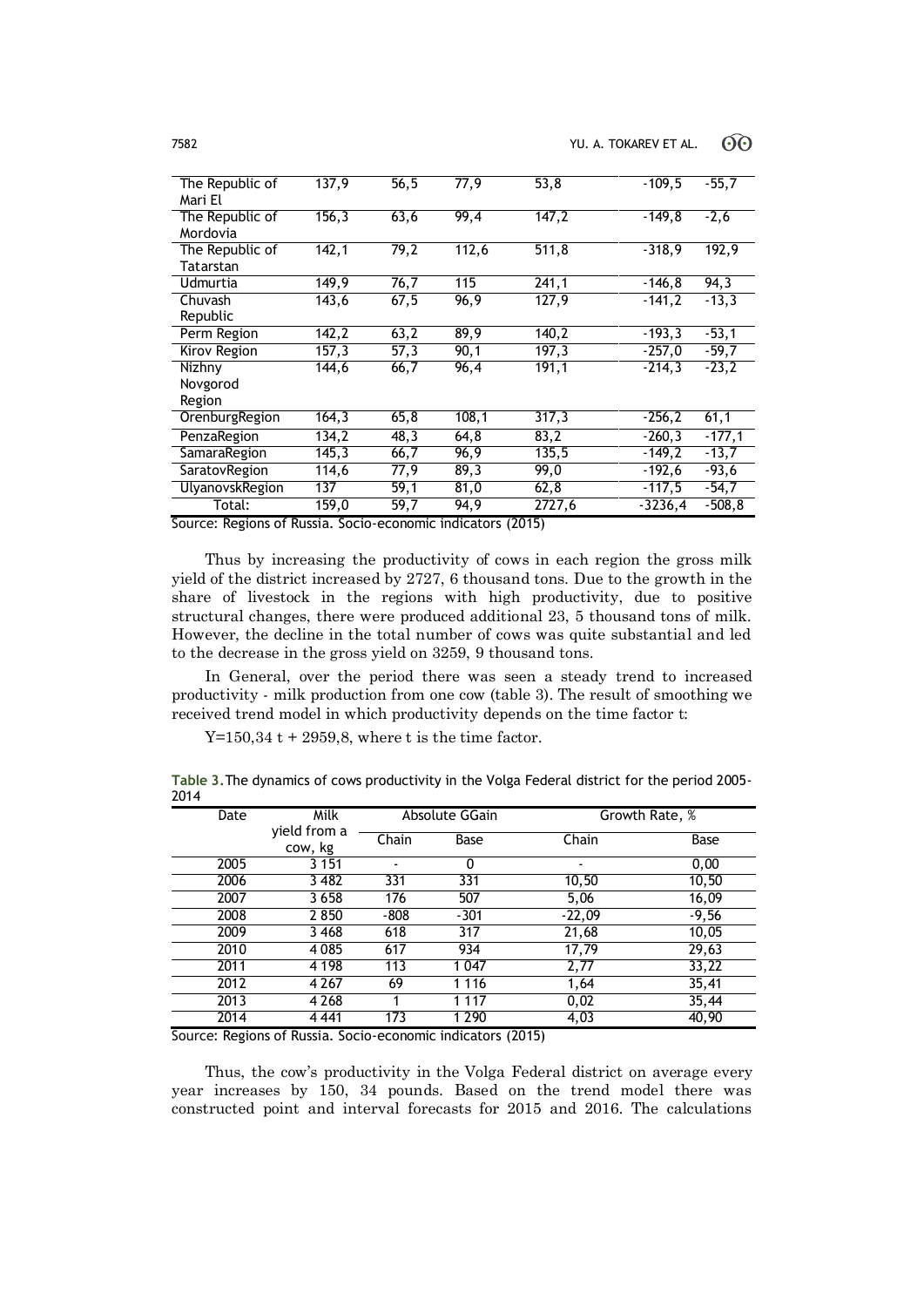showed that with 95% probability we can expect that the level of cows productivity in the Volga Federal district in 2015 will be between 3949,8 to 5277,5 kg of milk from one cow, and in 2016 from 4100,2 to 5427,9 kg. In fact, in 2015 the milk yield from one cow, compared with 2014 increased 4632 kg, which corresponds to the interval forecast, is slightly higher than the point. Also in the last 2 years the decline in the cow population has slowed somewhat.

The cow's productivity as an intensive factor increase in gross milk yield is of particular interest for the analysis. We see it as a productive indicator (Y). In an effort to increase productivity you must know the factors that influence it.

This issue helped to solve correlation and regression analysis. On the basis of a multi-step analysis of the 11 factors in the multiple regressions equation included 2 factors. The result is a model that demonstrated the direct dependence of the milk production from one cow from the square acreage of perennial grasses per 1 head of cattle and an inverse relationship from the share of unprofitable enterprises, operating in agriculture. The regression model has the form:

 $Y= 4880,989 - 38,178X1 + 318, 550X2.$ 

We'll interpret the model parameters. By increasing the share of unprofitable organizations functioning in agriculture (X1), 1% milk yield from one cow is reduced on average to 38 kg per year at average the impact of other factors

The increase in acreage of perennial grasses per head of cattle (x2) per hectare, and promotes the growth of milk yield from one cow on average 318 kg.

The coefficient of determination amounted to 81.7 %. This indicates the high quality of the constructed model.

At the final stage of the study using the method of "Pattern" is a grouping of constituent entities in the Volga Federal district for the multidimensional evaluation of conditions affecting the cow's productivity.

We have identified the factors characterizing the condition of the most high livestock productivity: X1 – fodder consumption per one conventional head of cattle, centners of feed units;

X2 – the acreage of and leguminous crops, thousand hectares per head;

X3 - the acreage of perennial grasses per hectare per head of the cows.

X4 – the share of unprofitable organizations functioning in agriculture, %;

X5 – investment in fixed capital per capita, rubles.

The most favorable conditions for high productivity of cows have developed in 6 regions of the Volga Federal district: the Kirov, Nizhny Novgorod, Saratov and Samara regions, the Republic of Udmurtia and the Republic of Tatarstan. Favorable conditions have 4 regions: the republics of Bashkortostan and Mari El Republic, Ulyanovsk and Orenburg regions. The least favourable are in the Republic of Mordovia, Perm region, Penza region and the Chuvash Republic), having the least favorable conditions for high productivity.

As a result of the statistical study there were revealed the following general tendencies of dairy cattle breedingdevelopment for the period 2005-2014: improving cow's productivity, however, a significant reduction in their numbers, had the greatest influence on the effective indicator - the gross milk yield.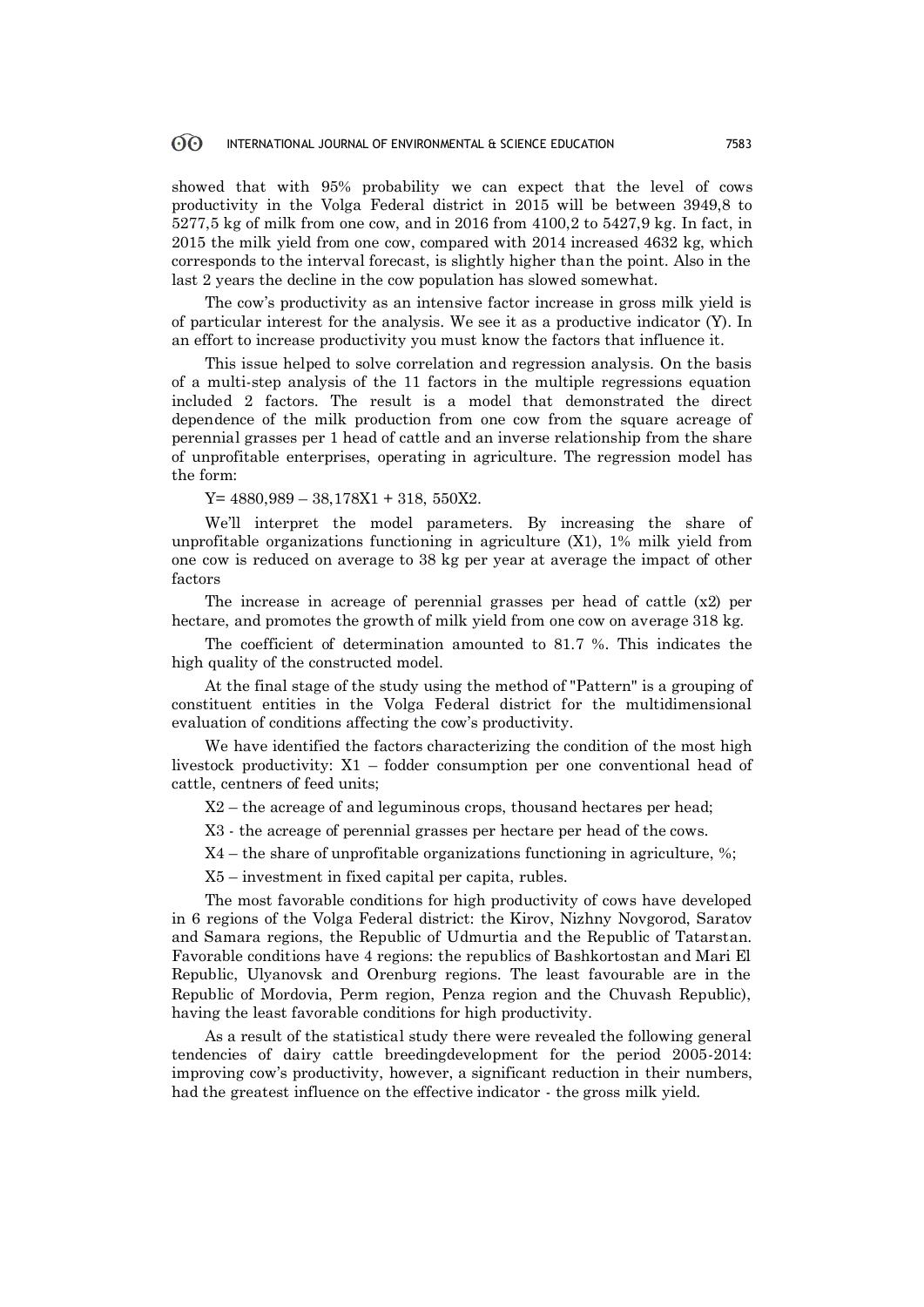# **Discussions**

In the process of development methodological issues statistical study on agriculture the great importance were played by the domestic and foreign scholars as V.G. Mkhitaryan & L.V. Sweet (2013) and others.

Our study has its own specifics: it explores the status of dairy farming in a separate Federal entity, and as a methodology applied statistical methods.

The problem of import substitution in dairy products livestock is very acute. At this stage of domestic agriculture development it is unable to fully meet the needs of the population in Russia. However, this applies primarily to meat and a lesser extent to milk. According to experts, to achieve full import substitution is impossible not so much because of the capabilities of the manufacturers, but because of the lack of processing facilities.

The positive, which was disclosed in our study, was the increase of dairy cattle productivity. The extrapolation showed a continuation of this trend in the coming years. The negative point is a decrease in the total (gross) milk, which is caused by a significant reduction in the number of cattle.

With proper farming techniques, improved breeding, well thought-out investment policy Privolzhskiy Federal district has every reason to significantly improve the competitiveness, to provide import substitution and increase the volume of milk production. This is facilitated by good climatic conditions, transportation and financial factors.

Here the role of the State in managing the process of import substitution is very important. It can implement various options to support agricultural producers, including financial and technical. It is important to remember that the control process is only possible on the basis of reliable statistical information. Under these conditions, an important role has the applied statistical research.

## **Conclusion**

Our statistical study has a practical significance, which is that the analysis can be used by the relevant authorities in the development and adjustment programs for socio-economic subject's development of the Volga Federal district.

This study can be extended in its spatial aspect, involving the geographic expansion. In each Federal district of Russia can have its own set of factors the productivity of livestock and the features of the dynamics and dairy production structure.

### **Acknowledgements**

The authors are grateful to the Chistik Olga F. – doctor of economic Sciences, Professor, Department of statistics, Samara state University of Economics for detailed examination of the manuscript and valuable comments.

#### **Disclosure statement**

No potential conflict of interest was reported by the authors.

### **Notes on contributors**

**Yuri A. Tokarev** is Associate professor of Samara State University of Economics, Samara, Russia.